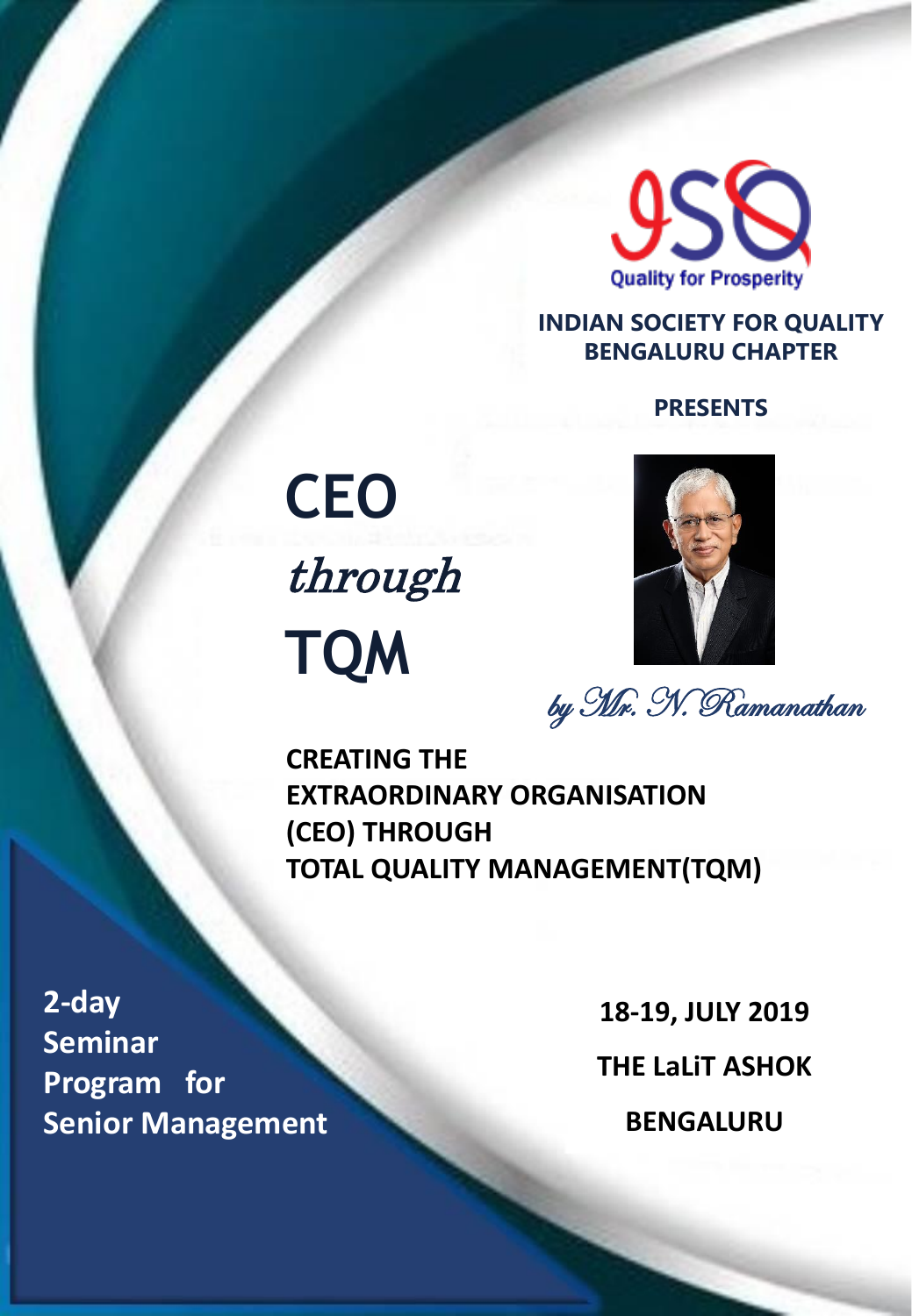

**Dates :**  18-19, July 2019

**Venue:** The LaLiT Ashok, Kumara Krupa Road, High Grounds, Bangalore-560001

# **Creating the Extraordinary Organization (CEO)**  *through* **Total Quality Management (TQM)**

# CEO through TQM

### Objective:

Learn, from a senior management viewpoint, the principles, the mechanisms and the methods which lead to great organizational performance.

Your organization may have already won the Deming Prize or other prestigious prizes and awards. Or you may not have.

Whatever that may be, do you consider your business to be a remarkable performer already?

Or do you believe that you have problems which come in the way of your company becoming truly exceptional?

If you have a burning desire to create an extraordinary organization, and if you are willing to embrace new paradigms in management, then this program is for

**YOU**

# About Us

**Indian Society for Quality** (ISQ) was established as a Not-for-Profit Society with the objective of providing a national forum for interaction among quality professionals. The society acts as a catalyst and facilitation body for exchange of information and experience regarding Quality Management principles, technology and practices. Its mission is to pursue quality for prosperity. (Visit [www.isqnet.org\)](http://www.isqnet.org/).

Towards its objectives, ISQ has instituted many awards to recognize outstanding contributions by industry leaders, business professionals, TQM promoters in quality bodies and TQM counsellors who have selflessly contributed to the quality movement in India through their leadership and knowledge. The flagship event of ISQ is its Annual Conference where awards are presented, and illustrious speakers from India and overseas are invited. As a member of Asian Network for Quality (ANQ) ISQ has been involved from the very outset and represented on its Board. ISQ is the face of India overseas in the world of quality.

# Who should attend

Promoters, Managing Directors, Presidents, CEOs, COOs, Division heads, Business heads or Function heads of large businesses in manufacturing or services.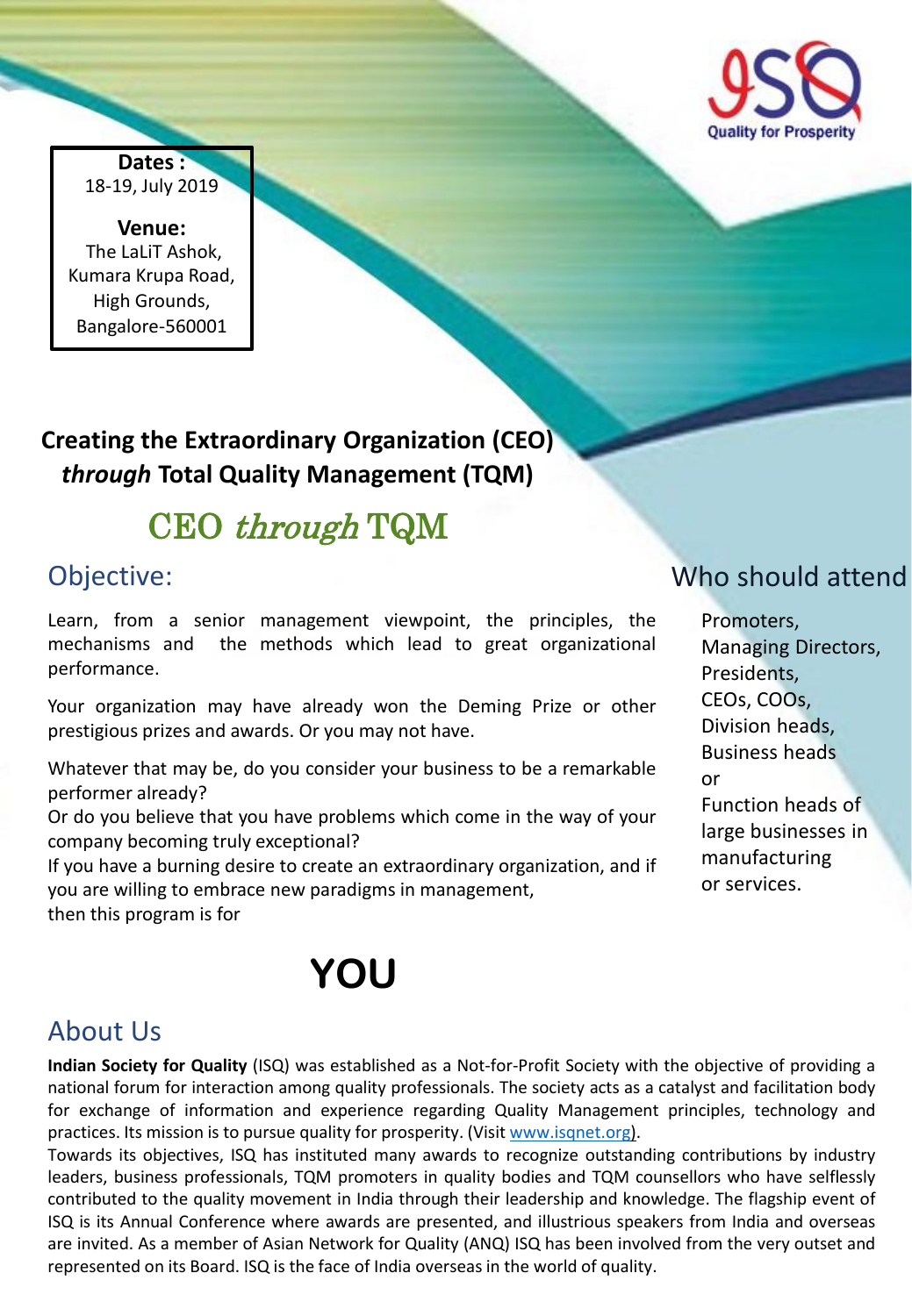

# Does your organization have some of these troubles?

- 1. Do your customers rate your quality below that of competition, in some important respects?
- 2. Do you have warranty or customer claims and complaints that have persisted over years, defying solutions?
- 3. Do you have initial troubles with new products or models after you launch them?
- 4. Do you find you are not always able to meet customer demand regularly and on time?
- 5. Have you missed out on formulating a vision; and if you do have a vision, do you find your people not quite aligned to or inspired by it?
- 6. Do you find it hard to involve your managers in executing strategiesin a coordinated manner?
- 7. Do you sometimes wonder if you have got the correct fix on some figures reported such as errors, rejects, rework, breakdowns…? Are data mistaken, or even fudged?
- 8. Do you feel that you are capable of meeting specifications but there are inconsistencies batch to batch?
- 9. Are your production, sales, or collections skewed towards of the end of the month/quarter/year?
- 10. Have you found a new vendor being approved, but the first bulk supplies were problematic?
- 11. Do your new projects take a long time to stabilize and break free of 'teething troubles'?
- 12. Do your investment projects fail to yield the promised returns and volumes?
- 13. Has a new equipment or new source of material (imported?) proved troublesome?
- 14. Does your product development take too long, or have many initial defects?
- 15. Are some or all of your workers/associates reluctant to participate in group or improvement activities?
- 16. Are new workers the source of some of your quality troubles?
- 17. Is your productivity dependent quite a bit on settlements with the labour union?
- 18. Do you find that your people are often engaged in firefighting?
- 19. Are working conditions in your facilities not quite well organized, or clean or safe?
- 20. Do you find that some of the training you provide your employeesis not quite useful?
- 21. Do you think your departments tend to work in silos and not cross-functionally enough?
- 22. Do you find improvements you made sliding back sometimes?
- 23. Do you find that your people complain that their roles are not clear, nor their objectives and performance indicators?
- 24. Do you hear rumblings that there are too many initiatives or that management priorities are often shifting?
- 25. Do you wish sometimes that there was better teamwork in your organization?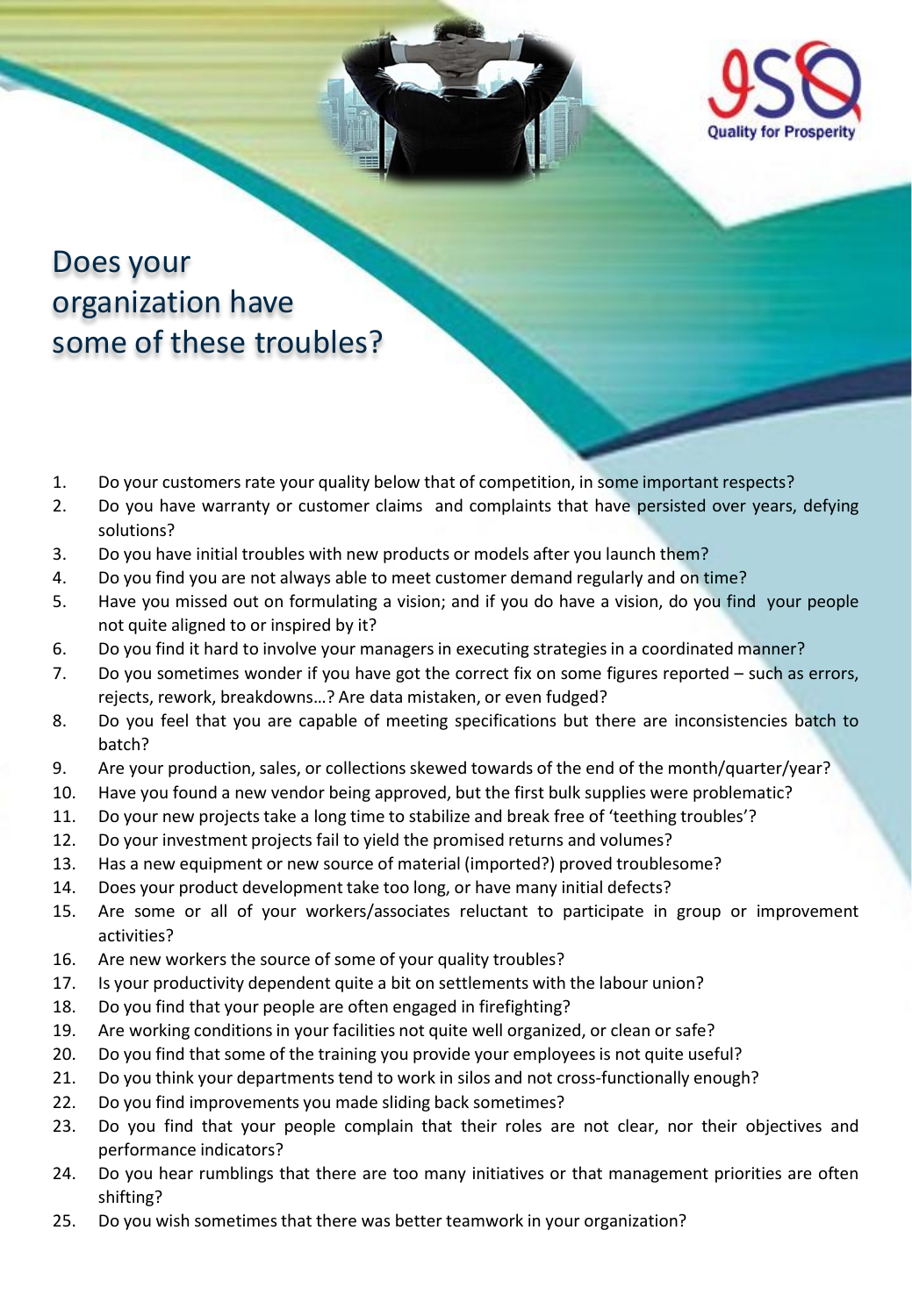We all look at the World with our own **paradigms**. Some of these work against us. Here are some examples of paradigms. When we acquire new paradigms we look at the world differently.



- 1. People are motivated by money, they perform better when rewarded financially.
- 2. The individual is largely responsible for his performance in the organization.
- 3. Workers are responsible for productivity.
- 4. Performance of individuals in organizations follows a bell curve and the lower outliers are 'deadwoods' who must be removed.
- 5. In general, people resist setting tough goals for themselves
- 6. What is not measured cannot be managed.
- 7. Customers are important, but profit is the primary goal of a business.
- 8. We must have more modern machines to produce quality at low cost.
- 9. We shouldn't ask our managers how they would achieve their targets as long as they achieve them.
- 10. We cannot get good prices for materials or parts unless we have multiple suppliers.

**If some of these are your paradigms too, would you like to re-examine them, even replace them with some new ones?**



### **The Faculty:**

This program is designed and delivered by N. Ramanathan, 72, known as Ram to friends. Ram has a degree in Mechanical Engineering and did his Masters from IIM, Ahmedabad (1969). He has 50 years of experience in industry, and in teaching and counselling. This two-day course has a senior and top management focus.

In his career, Ram has worked in Marketing, Production, Product Development, Quality Assurance and HR. He has been in the quality field for thirty years, learning initially from his six-year stint as the head of the joint venture company SRF Nippondenso, near Delhi. He subsequently helped SRF win two Deming Prizes.

Ram has received awards internationally for his work, as well as receiving the Dronacharya Award in 2018 by ISQ for his contributions to teaching and counselling on quality. Ram has been associated with eleven successful Deming Prize challenges, and has taught and advised Ashok Leyland, Ceat, SRF, Indus Towers, JSW, Mahindra group of companies, Tata Quality management Services, Tata Steel, and other organizations. Ram is ranked Academician in the International Academy for Quality and serves on its Board, while also chairing its think tank on Quality in Planet Earth Concerns. He has been a founder member of ISQ, and has been on the Board of Asian Network for Quality. He is past chairman of the National Accreditation Board for Certifying Bodies (NABCB), and has in the past chaired the TQM Technical Committee of CII for seven years. Ram has been keynote speaker and has authored numerous international papers in the field of quality.

### **Mr. N. Ramanathan**